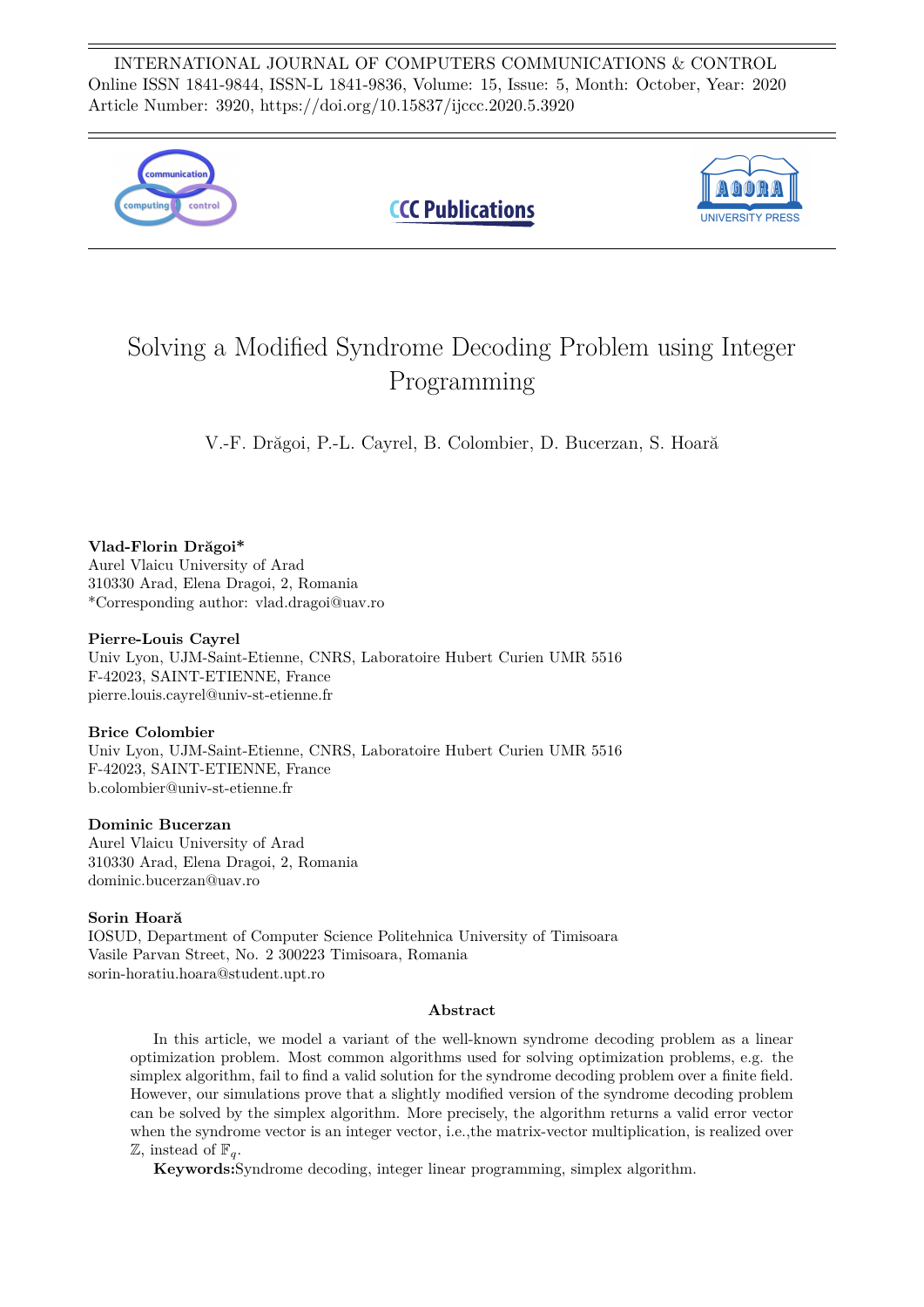# **1 Introduction**

In 1978, the Coset Weight Problem (CWP) and the Subspace Weight Problem (SWP), usually known by the name of Syndrome Decoding Problem (SDP), have been proven to be  $\mathcal{NP}$ -complete for random binary codes by Berlekamp, McEliece and van Tilborg [6]. The hardness of those two problems is central in code-based cryptography. In fact, the security of certain cryptographic applications like the public-key cryptosystems of McEliece [32] and Niederreiter [39] relies directly on the difficulty of solving an instance of SDP. The idea of McEliece had a great succes in the code-based cryptographic community, as a plethora of variants were proposed. Mainly aiming to reduce the key size as well as to have tight security reductions, these variantions consisted in changing the private code or adding additional structure. In Table 1 we present a non-exhaustive list of candidates with references, as well as existing/possible attacks. SDP is not only present in public-key encryptiion schemes (PKE), it is also a key ingredient for code-based hash functions [1], as well as code-based signature schemes [12].

| Table 1. McEllece variants and structural attacks |                                                                                                                                                               |                   |                  |            |                     |                   |           |  |
|---------------------------------------------------|---------------------------------------------------------------------------------------------------------------------------------------------------------------|-------------------|------------------|------------|---------------------|-------------------|-----------|--|
| Code family                                       | PKE scheme                                                                                                                                                    | Attacks           | Variants on      | Attacks on | Wieschebrink's      | Attacks on        | Weak keys |  |
|                                                   |                                                                                                                                                               |                   | sub-codes        | sub-codes  | technique           | Wieshbrink's tch. |           |  |
| Goppa                                             | [32]                                                                                                                                                          |                   |                  |            |                     |                   | [30]      |  |
| <b>GRS</b>                                        | [39]                                                                                                                                                          | 481               | $\overline{[5]}$ | [51, 52]   | [50]                | $\left[13\right]$ |           |  |
| Reed-Muller                                       | 47                                                                                                                                                            | [11, 33]          |                  |            | [23]                | [40]              |           |  |
| Concatenated                                      | 44                                                                                                                                                            | 45                |                  |            |                     |                   |           |  |
| Algebraic Geometry                                | [25]                                                                                                                                                          | [14, 20, 48]      | 14               | [14]       |                     |                   |           |  |
| LDPC.                                             | [36]                                                                                                                                                          | [36]              |                  |            |                     |                   |           |  |
| QC-LDPC                                           | $[2] % \includegraphics[width=0.9\columnwidth]{figures/fig_2.pdf} \caption{Schematic diagram of the top of the top of the top of the right.} \label{fig:2} %$ | 41                |                  |            |                     |                   |           |  |
| Wild Goppa                                        | [7, 8]                                                                                                                                                        | [15, 16]          |                  |            |                     |                   |           |  |
| Srivastava                                        | 42                                                                                                                                                            | $\left[19\right]$ |                  |            |                     |                   |           |  |
| Convolutional                                     | [31]                                                                                                                                                          | [28]              |                  |            |                     |                   |           |  |
| <b>MDPC</b>                                       | [34]                                                                                                                                                          |                   |                  |            | $\overline{[37]^1}$ | [17]              | $[4]$     |  |
| Polar                                             | [46]                                                                                                                                                          | [3, 18]           | [24]             |            |                     |                   |           |  |

Table 1: McEliece variants and structural attacks

**Integer Linear Programming (ILP)** has been widely used in the literature to reformulate and solve various economic, logistic, computer science and many more real life problems [22, 43, 49]. It was also used in cryptographic context, mainly for the study of stream ciphers. In [38] Mixed Integer Linear Programming (MILP) is used to prove security bounds against both differential and linear cryptanalysis. The authors in [38] implement MILP-based methods to obtain practical results for Enocoro-128v2, as well as for calculating the number of active S-boxes for AES. In [9, 10] the authors illustrate how MILP can be used in the case of the Trivium stream cipher, and the lightweight block cipher Ktantan. For doing so, the authors in [10] reformulate a non-linear multivariate Boolean equation system into a MILP problem and use the CPLEX solver to find a solution.

Algorithms for solving ILP problems (ILPP) have been developed for more than 40 years. The well-known book in Discrete Optimizations by [26] offer a detailed view of the major techniques, e.g., polyhedral or cutting-planes methods, Chvátal-Gomory cuts, lattice basis reductions, and many others. Even though ILPPs with binary constrains are  $N\mathcal{P}$ -hard in general [27], there are several particular instances which are solvable in polynomial time, such as totally uni-modular matrices [35], or fixed number of variables [29]. For a recent review on the evolution of ILPPs see [21]. We will see that in our case the ILPP does not fall in any of these cases. However, we obtain practical results that point out to a polynomial time complexity.

**Our contribution** We show, in this article, that if the SDP is modified, it becomes in practice much easier to solve. Our main contribution is to formalise a modified variant of the SDP into an ILPP. Our strategy is the following. We take the original SDP and replace the multiplication in  $\mathbb{F}_2$ by the usual integer multiplication. Hence, the syndrome vector is no longer a binary vector, but an integer vector. Furthermore, we will formalise this modified SDP as an ILPP and prove that if there is an unique vector  $x^*$  solution to the ILPP, satisfying the Hamming weight condition in the SDP, then  $x^*$  is the optimum solution of the ILPP. Hence, to find the error vector, solution to the SDP, one needs to solve the ILPP and output  $x^*$ . We test our method in Maple software using two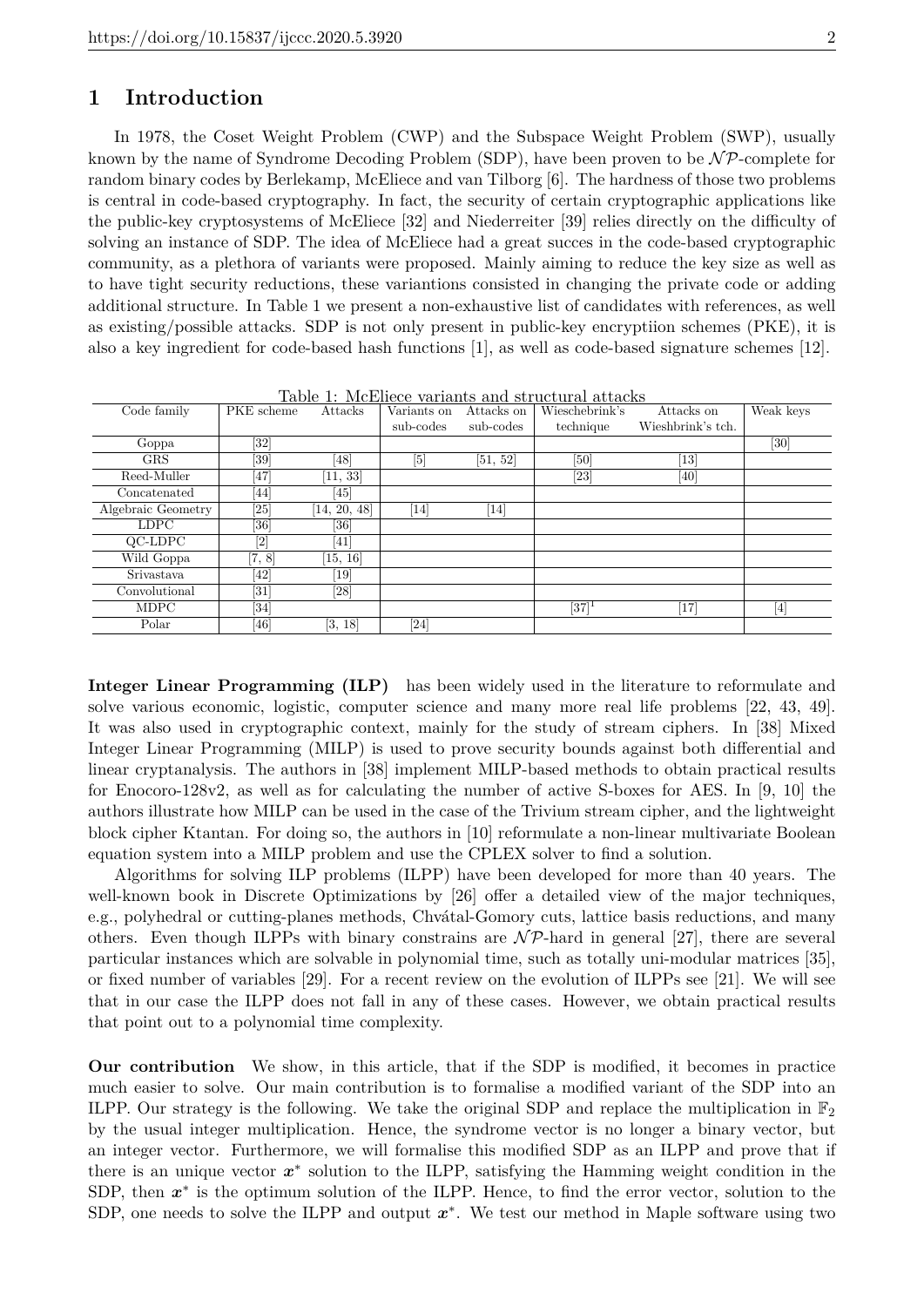functions: simplex and LPSolve. Our simulations point out that the modified SDP is always solvable by the corresponding ILPP. Moreover, the empirical performance of the LP solvers points out to a polynomial-time algorithm.

The article is organized as follows. In Section 2, we introduce a short technical background from coding theory necessary for the rest of the article. Section 3 gives a brief description of the ILPP. In the same section we describe the modified SDP as an ILPP. In Section 4, we propose a series of simulations to sustain the efficiency of this method.

# **2 Syndrome decoding problem**

Throughout this article,  $\mathbb{F}_q$  denotes the finite field with q elements,  $\mathcal{M}_{k,n}(\mathbb{F})$  denotes the set of  $k \times n$  matrices over a field  $\mathbb{F}$ . An  $[n, k]$  linear code  $\mathscr{C}$  over  $\mathbb{F}_{q^m}$  is a linear subspace of dimension *k* of the vector space  $\mathbb{F}_{q^m}^n$ . Any element in  $\mathscr{C}$  is called a *codeword*. A *generator matrix* for a [n, k] linear code is a  $k \times n$  matrix (often denoted by *G*) whose rows form a basis for the code. The *dual* of  $\mathscr{C}$ , denoted by  $\mathscr{C}^{\perp}$ , is the linear code which consists of all vectors  $\mathbf{y} \in \mathbb{F}_{q^m}^n$  such that  $\forall \mathbf{c} \in \mathscr{C}$   $\mathbf{y} \cdot \mathbf{c}^T = 0$ . A *parity-check matrix* of  $\mathscr C$  is a generator matrix of its dual. It is also an  $(n-k) \times n$  matrix *H* of full rank that satisfies  $Hc^T = 0$  for all  $c \in \mathscr{C}$ . The Hamming distance between two vectors is the number of coordinates on which they differ. This distance induces a norm known as the Hamming weight wt. One of the main attributes of an error-correcting code, exploited by any code-based cryptosystem, is the decoding capability of a code  $\mathscr{C}$ . A decoding function of a code  $\mathscr{C}$  takes as input any vector *y* from the ambient space and outputs the most likely codeword  $c \in \mathscr{C}$ , i.e., the *c* that maximizes the probability of receiving *y* given that *c* was sent over the communication channel. The majority of the code-based schemes use the Binary Symmetric Channel framework. In this case, the decoding problem can be solved by the well-known closest vector problem. One possible solution is the SDP.

#### **Definition 1** (Decisional SDP)**.**

```
Instance: A full rank matrix \boldsymbol{H} \in \mathcal{M}_{n-k,n}(\mathbb{F}_2), a vector \boldsymbol{s} \in \mathbb{F}_2^{n-k}and an integer \omega > 0.
Question: Is there a vector \mathbf{x} \in \mathbb{F}_2^n of weight \leq \omega, such that \mathbf{H}\mathbf{x} = \mathbf{s}?
```
This problem can be defined over any finite extension field. However, the most common one is over  $\mathbb{F}_2$ .

# **3 Modified syndrome decoding problem**

### **3.1 Integer Linear Programming**

Any ILPP can be written either in canonical form or in standard form.

**Definition 2** (ILPP). Let *n,m* be two positive integers. Let  $c \in \mathbb{Z}^n, b \in \mathbb{Z}^m$ ,  $s \in \mathbb{Z}^m$  and  $A \in$  $\mathcal{M}_{m,n}(\mathbb{Z})$ . Define

• *the canonical form of an ILPP*

$$
\max\{c^t x | Ax \leq b, x \in \mathbb{Z}^n, x \geq 0\};\tag{1}
$$

• *the standard form of an ILPP*

$$
\max\{c^t x | Ax + d = b, x, d \in \mathbb{Z}^n, x \ge 0, d \ge 0\}.
$$
\n(2)

Notice that in the standard form the vector *d* can be seen as a quantification of the difference between *Ax* and *b*, compared to the canonical form. Indeed, in the canonical form, *b* − *Ax* might be equal to any positive vector, where as in the standard form this vector is fixed and given. Any vector  $x$ satisfying  $Ax \leq b$  is called a feasible solution. If a feasible solution  $x^*$  satisfies the maximum condition in (1) then  $x^*$  is optimal. A particular ILPP, that we will consider here, is when equality holds in Equation (1), i.e.,  $Ax = b$ , which is equivalent to the standard form (2) with  $d = 0$ . Considering the dual problem, we have: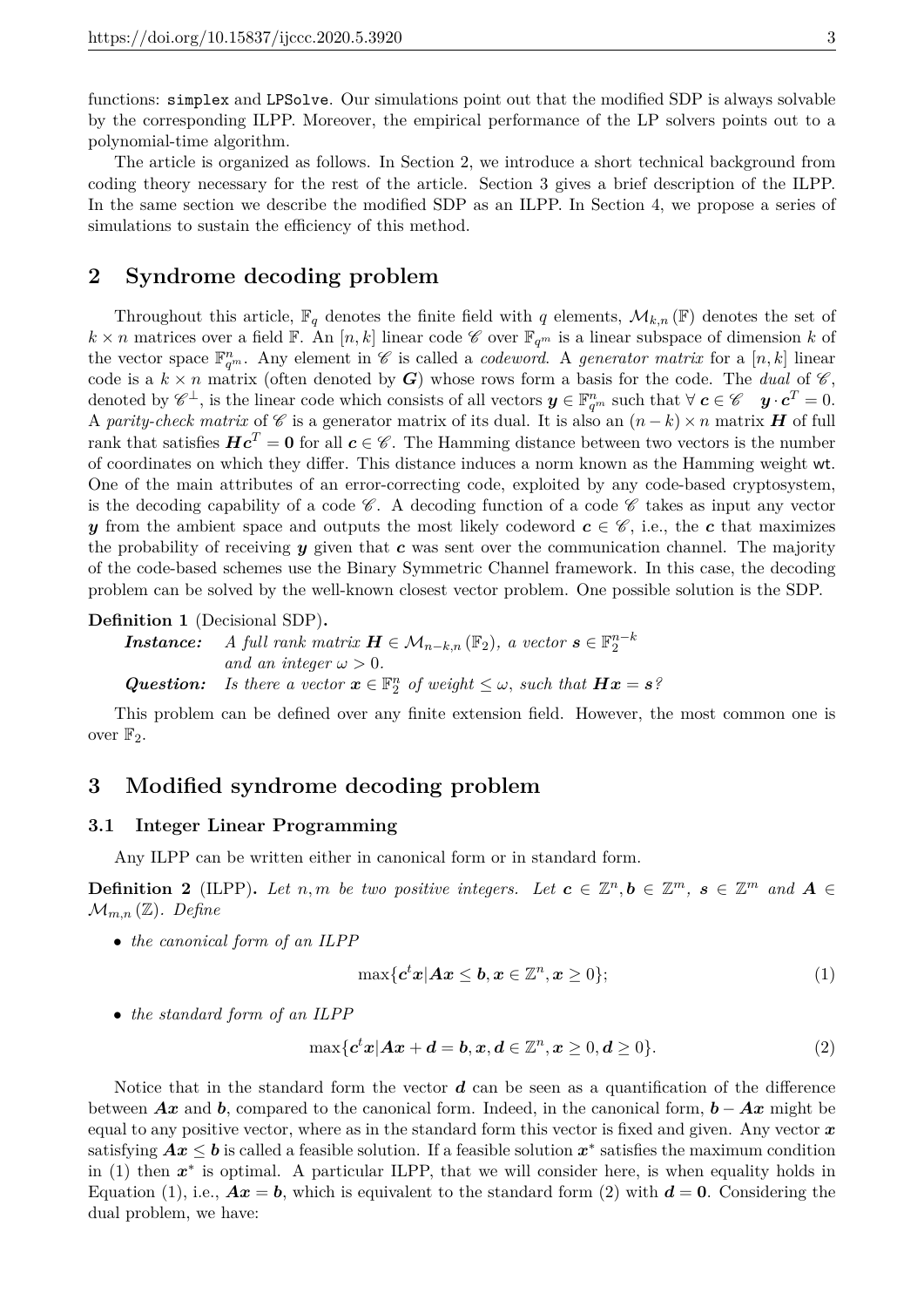**Definition 3** (Primal-Dual ILPP). Let *n, m be two positive integers and*  $c \in \mathbb{Z}^n, b \in \mathbb{Z}^m, s \in \mathbb{Z}^m$  and  $A \in \mathcal{M}_{m,n}(\mathbb{Z})$ *. Define the primal ILPP as* 

$$
\max\{c^t x | Ax = b, x \in \mathbb{Z}^n, x \ge 0\}.
$$
\n(3)

*Then the dual problem of* (3) *is defined as*

$$
\min\{\mathbf{b}^t\mathbf{x}|\mathbf{A}^t\mathbf{x}=\mathbf{c}, \mathbf{x}\in\mathbb{Z}^n, \mathbf{x}\geq 0\}.
$$
\n<sup>(4)</sup>

#### **3.2 The modified syndrome decoding problem**

We define the Modified SDP over  $\mathbb Z$  as:

#### **Definition 4** (Z-MSDP)**.**

*Instance: H* ∈  $\mathcal{M}_{n-k,n}(\mathbb{Z})$  *with*  $h_{i,j}$  ∈ {0, 1} *for all i, j a* vector  $s \in \mathbb{Z}^{n-k}$  *and an integer*  $\omega > 0$ *. Question: Is there a vector*  $\mathbf{x} \in \{0,1\}^n$  *with*  $\mathsf{wt}(\mathbf{x}) \leq \omega$ , *s.t.*  $\mathbf{H}\mathbf{x} = \mathbf{s}$ ?

**Remark 3.1.** *The difference between SDP and* Z*-MSDP is that the matrix-vector multiplication is no longer performed in* F2*, but in* Z*. This is why the syndrome vector now has entries in* Z *instead of*  $\mathbb{F}_2$ .

In the rest of article we restrict our analysis to the case where  $wt(x) = \omega$ . We also suppose that the Z-MSDP has a solution, i.e., the syndrome vector *s* was not generated at random, but was obtained as a valid instance of the matrix-vector multiplication.

**Theorem 1.** Let us suppose that there exists a unique vector  $x^* \in \{0,1\}^n$  with  $wt(x^*) = \omega$ , solution *to the* Z*-MSDP. Then x* ∗ *is the optimum solution of an ILPP.*

*Proof.* Suppose that such an  $x^*$  exists and is unique, i.e.,  $H x^* = s$  with  $s \in \mathbb{Z}^{n-k}$  and  $\mathsf{wt}(x^*) = \omega$ . We will construct an ILPP for which  $x^*$  is the optimum solution. For that, we simply set  $A^t = H, c = s$ , and  $\mathbf{b}^t = (1, \ldots, 1)$  in (4). Since  $\mathbf{x} \in \{0, 1\}^n$  wt $(\mathbf{x}) = \sum_{n=1}^n$ *i*=1  $x_i = (1, \ldots, 1) \cdot x$ , but this is equal to  $b^t x^*$ .

The ILPP we need to solve can now be defined

$$
\min\{\mathbf{b}^t\mathbf{x}|\mathbf{A}^t\mathbf{x}=\mathbf{c}, \mathbf{x}\in\{0,1\}^n\}.
$$
\n
$$
(5)
$$

This implies that  $x^*$  is a feasible solution to (5), and as  $x^*$  is the unique vector satisfying  $A^t x^* = c$ with  $wt(x^*) \leq \omega$ ,  $x^*$  is optimum for the minimum weight condition.  $\Box$ 

**Remark 3.2.** *The condition from* (5), more exactly  $x \in \{0,1\}^n$ , could possibly be replaced with the *more general*  $x \in \mathbb{Z}^n$ . In this case, Theorem 1 still holds as long as there is no other integer feasible *solution*  $\mathbf{x}' \in \mathbb{Z}^n$  *with*  $(1, \ldots, 1) \cdot \mathbf{x}' < \omega$ .

# **4 Simulations**

We simulated the algorithm that solves the Z-MSDP on a regular laptop with the Linux operating system running on a 2-core processor at 2.60 gigahertz. We are running our script using the Maple software and its optimization packages, more precisely, the simplex minimize and LPSolve functions.

**Remark 4.1.** *Throughout our simulations we noticed that, in nearly all the cases, the LPSolve function was much faster than the simplex function. That is why we will describe and discuss our variant of the algorithm that uses the LPSolve function.*

Our script is composed of two steps, the Generation function and the Solve function.

The Generation function takes as input the integers  $n, k, \omega$  and outputs an error vector  $e$  of weight *ω* and an integer syndrome vector *s*.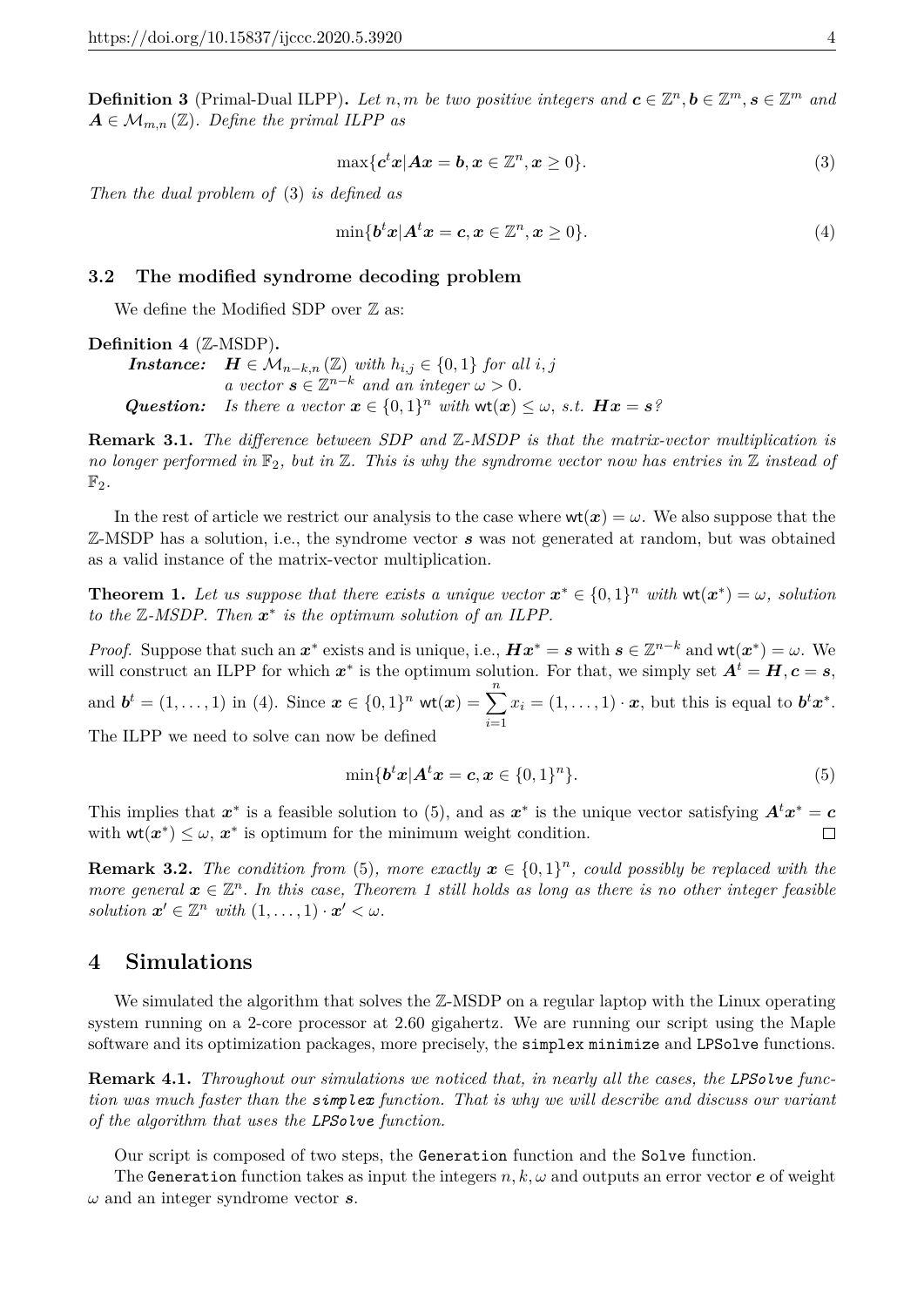- 1. Firstly, it generates a random binary matrix of length *n* and dimension *k* using the RandomMatrix function and it checks that all rows/columns are pairwise distinct;
- 2. Secondly, it generates a random binary vector of fixed Hamming weight *ω* ;
- 3. Thirdly, it computes the corresponding integer syndrome *s*.

The Solve step takes as input the matrix and the syndrome and outputs the estimated error.

- 1. Firstly, it creates the system using the binary matrix and the syndrome *s*;
- 2. Secondly, it defines the constraints on the solution, i.e., Hamming weight is minimized;
- 3. Thirdly, it calls the LPSolve function with the aforementioned parameters. The output of the LPSolve function is a vector of rational numbers and the corresponding Hamming weight.
- 4. There is also a verification step, where we check the equality of the two vectors, i.e., between the *e* and the output vector of the Solve function.

We conducted two types of experiments, i.e., verification and performance. The first type of simulations were done to check the correctness of the solution. More exactly, we counted how many verification steps were successful for a given number *N* of trials. Our results showed that with probability 1 the LPSolve function recovers the exact error vector. The experiments were conducted for values of *n* up to 200 and  $k \leq \frac{n}{2}$  $\frac{n}{2}$ . We repeated each experiment for 10000 different vectors for a fixed matrix, and repeat this for 1000 random binary matrices.

**Remark 4.2.** We noticed that our algorithm retrieved the correct error vector for any value of  $\omega$ . *This fact implies that for some given binary matrix H and integer vector s there is only one binary solution, and on top of that it has the minimum Hamming weight.*

*Moreover, even when the condition on*  $x$  *to be binary was relaxed to*  $x \in \mathbb{Z}^n$ *, the solution to the problem found by our algorithm was the binary one. In other words, for the given matrix and syndrome, there were no feasible integer solutions satisfying*  $(1, \ldots, 1) \cdot x = \omega$ .

If we slightly modified one of the components of the syndrome  $s$ , i.e., the new syndrome  $s^*$  $\mathbf{s} + (0, \ldots, 0, \epsilon_j, 0, \ldots, 0)$ <sup>t</sup>, and apply the Solve function to the initial matrix and  $\mathbf{s}^*$ , we noticed two different cases:

- when  $\epsilon_j \geq 0$  the algorithm finds a solution, which is a rational vector different from *e*;
- when  $\epsilon_j < 0$  the algorithm does not find a solution with Hamming weight  $\leq \omega$ .

Table 2: Timings (in seconds) for the LPSolve function for two types of parameters. On the left hand side for  $k = n/2$  and on the right hand side for  $k = \frac{n}{3}$  $\frac{n}{3}$ . Also two different types of values for  $\omega, \omega = \sqrt{n}$ (upper part of the table) and  $\omega = \log_2(n)$  (lower part of the table).

|          |         | UZ V       |                           |          |                  |            |                        |
|----------|---------|------------|---------------------------|----------|------------------|------------|------------------------|
| $\kappa$ | $\it n$ | $\omega/n$ | Timings<br>$ \mathbf{s} $ | $\kappa$ | $\boldsymbol{n}$ | $\omega/n$ | Timings<br>$ {\bf s} $ |
| 250      | 500     | 0.044      | 1.74                      | 167      | 500              | 0.044      | 1.03                   |
| 500      | 1000    | 0.031      | 16.92                     | 333      | 1000             | 0.031      | 9.65                   |
| 750      | 1500    | 0.025      | 63.8                      | 500      | 1500             | 0.025      | 34.38                  |
| 250      | 500     | 0.017      | 1.72                      | 167      | 500              | 0.017      | 0.98                   |
| 500      | 1000    | 0.010      | 16.24                     | 333      | 1000             | 0.010      | 8.34                   |
| 750      | 1500    | 0.007      | 63.41                     | 500      | 1500             | 0.007      | 34.14                  |

The second type of simulations were evaluating the performance of the algorithm. The LPSolve function performed extremely well for small values of *n*, e.g., for  $n = 100$  and  $k = 50$  it took less than 25 milliseconds to find the solution for any  $\omega \leq n/3$ . For  $n = 200$  and  $k = 100$  it took less than 0.1 second for any  $\omega \leq \sqrt{n}$ .

For large values of *n*, we illustrate in Table 2 the performance of the LPSolve function. It is worth noting that for  $n = 1500, k \leq n/2$  and  $\omega \leq \sqrt{n}$  we need less than 60 seconds to find the solution. Also, we can observe that from  $k = n/2$  to  $k = n/3$  the timings are almost divided by 2.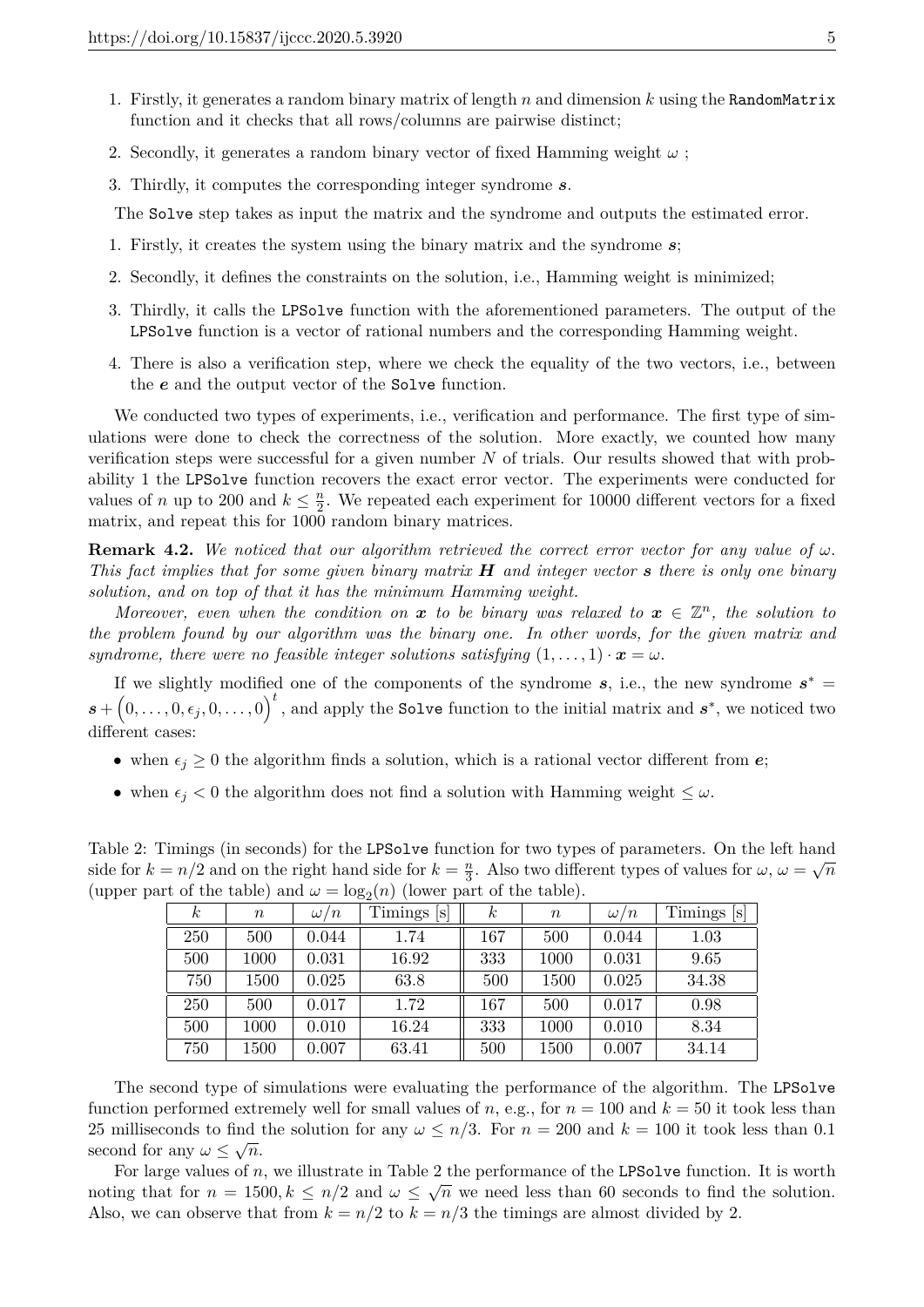# **5 Conclusion and Perspectives**

We have shown in this article that, using linear programming, we can efficiently solve a modified version of the syndrome decoding problem (the Z−MSDP). Our simulations reveal interesting properties, that we intend to investigate in the near future from a theoretical point of view. Among the most significant ones, we mentioned the uniqueness of the binary solution, even under less restrictive conditions, and the fact that the observed work factor of the algorithm was polynomial (more precisely cubic in the parameters). It would be interesting to see if other modifications of other similar hard problems can be solved more efficiently using linear programming.

#### **Funding**

This work was supported by a grant of the Romanian Ministry of Education and Research, CNCS - UEFISCDI, project number PN-III-P1-1.1-PD-2019-0285, within PNCDI III.

#### **Author contributions**

The authors contributed equally to this work.

#### **Conflict of interest**

The authors declare no conflict of interest.

## **References**

- [1] Augot, D.; Finiasz, M.; Sendrier, N. (2005). A family of fast syndrome based cryptographic hash functions. In *Ed Dawson, Serge Vaudenay (editors). Progress cryptology-Mycrypt First international conference on cryptology Malaysia,* Springer LNCS, 3715, 64–83, Kuala Lumpur, Malaysia, Sept. 2005.
- [2] Baldi, M.; Chiaraluce, F. (2007). Cryptanalysis of a new instance of McEliece cryptosystem based on QC-LDPC codes. In *Proc. IEEE Int. Symposium Inf. Theory - ISIT*, 2591–2595, Nice, France, June 2007.
- [3] Bardet, M.; Chaulet, J.; Dragoi, V.; Otmani, A.; Tillich, J.-P. (2016). Cryptanalysis of the McEliece public key cryptosystem based on polar codes. In *Post-Quantum Cryptography 2016*, Springer LNCS, 9606, 118–143, Fukuoka, Japan, Feb. 2016.
- [4] Bardet, M.; Dragoi, V.; Luque, J.; Otmani, A.(2016). Weak keys for the quasi-cyclic MDPC public key encryption scheme. In *Progress in Cryptology - AFRICACRYPT 2016 - 8th International Conference on Cryptology in Africa,* Springer LNCS, 9646, 346–367, Fes, Morocco, April 13-15, 2016.
- [5] Berger, T.P.; Loidreau, P.(2005). How to mask the structure of codes for a cryptographic use. *Des. Codes Cryptogr.*, 35(1),63–79, 2005.
- [6] Berlekamp, E.; McEliece, R.; van Tilborg, H.(1978). On the inherent intractability of certain coding problems. *IEEE Trans. Inform. Theory*, 24(3),384–386, May 1978.
- [7] Bernstein, D.J. ; Lange, T.; Peters, C.(2010). Wild McEliece. In A. Biryukov, G. Gong, D. Stinson, editors, *Selected Areas in Cryptography*, Springer LNCS, 6544, 143–158, 2010.
- [8] Bernstein, D.J. ; Lange, T.; Peters, C.(2011). Wild McEliece Incognito. In B.-Y. Yang, editor, *Post-Quantum Cryptography 2011*, Springer LNCS, 7071, 244–254. Springer Berlin Heidelberg, 2011.
- [9] Borghoff, J.(2012). Mixed-integer linear programming in the analysis of trivium and ktantan. *IACR Cryptology ePrint Archive*, 2012. URL:https://eprint.iacr.org/2012/676.pdf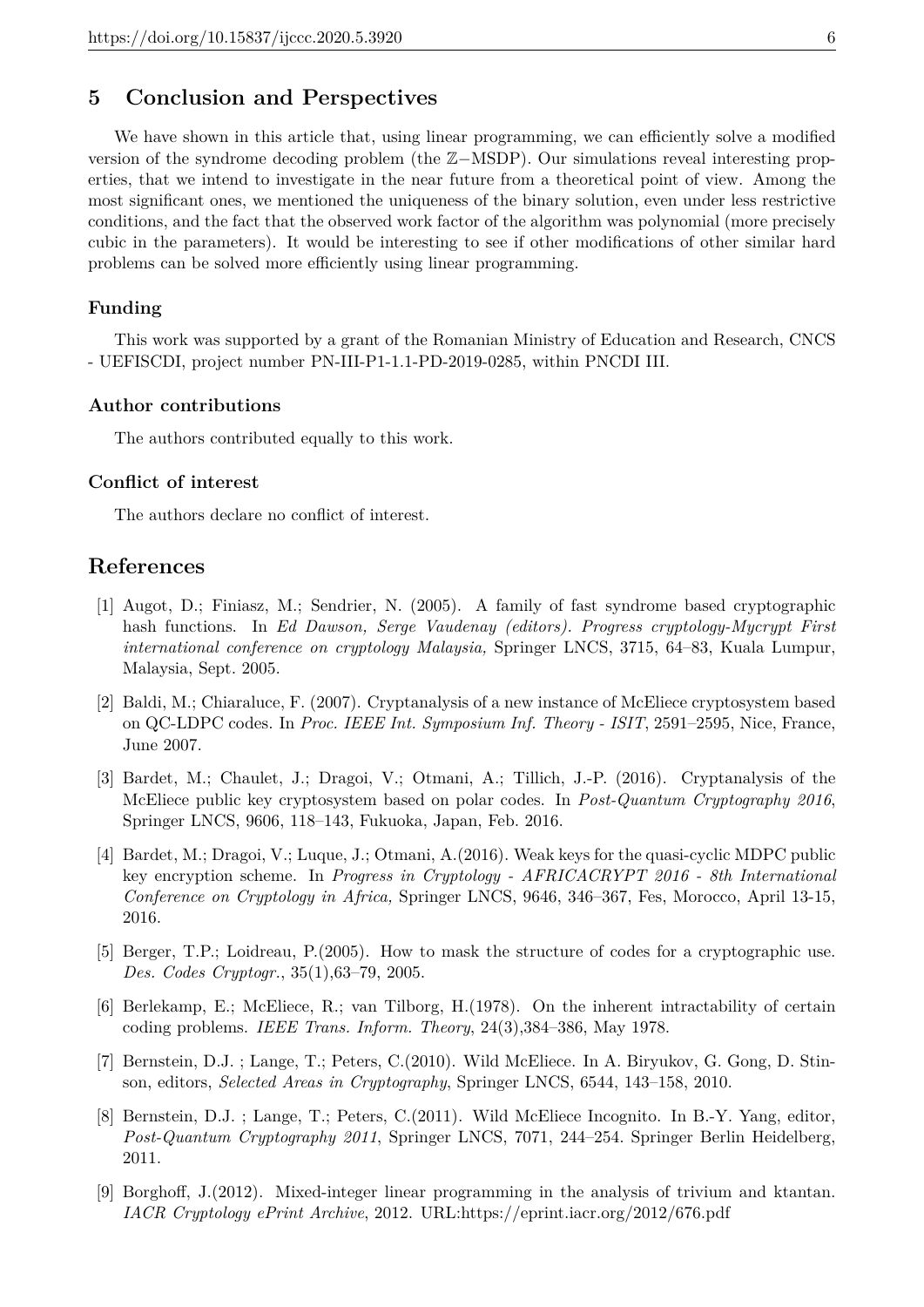- [10] Borghoff, J.; Knudsen, L.R.; Stolpe, M.(2009). Bivium as a mixed-integer linear programming problem. In *Cryptography and Coding*, Springer LNCS, 5921, 133–152. Springer Berlin Heidelberg, 2009.
- [11] Chizhov, I.V.; Borodin, M.A.(2014). Effective attack on the McEliece cryptosystem based on Reed-Muller codes. *Discrete Math. Appl.*, 24(5),273–280, 2014.
- [12] Courtois, N.; Finiasz, M.; Sendrier, N.(2001). How to achieve a McEliece-based digital signature scheme. In *Advances in Cryptology - ASIACRYPT 2001*, Springer LNCS 2248, 157–174, 2001. Springer.
- [13] Couvreur, A.; Gaborit, P.; Gauthier-Umaña, V.; Otmani, A., Tillich, J.-P. (2014). Distinguisherbased attacks on public-key cryptosystems using Reed-Solomon codes. *Des. Codes Cryptogr.*, 73 (2),641–666, 2014.
- [14] Couvreur, A.; Márquez-Corbella, I.; Pellikaan, R.(2014). A polynomial time attack against algebraic geometry code based public key cryptosystems. In *Proc. IEEE Int. Symposium Inf. Theory - ISIT 2014*, 1446–1450, June 2014.
- [15] Couvreur, A.; Otmani, A.; Tillich, J.-P.(2013). New identities relating wild Goppa codes. *Finite Fields Appl.*, 29,178–197, 2014.
- [16] Couvreur, A.; Otmani, A.; Tillich, J.-P.(2014). Polynomial time attack on wild McEliece over quadratic extensions. In P. Q. Nguyen and E. Oswald, editors, *Advances in Cryptology - EURO-CRYPT 2014*, Springer LNCS, 8441, 17–39. Springer Berlin Heidelberg, 2014.
- [17] Dragoi, V.; Talé Kalachi, H.(2018). Cryptanalysis of a public key encryption scheme based on QC-LDPC and QC-MDPC codes. *IEEE Communications Letters*, 22(2),264–267, Feb 2018.
- [18] Drăgoi, V.; Beiu, V.; Bucerzan, D.(2019). Vulnerabilities of the mceliece variants based on polar codes. In J.-L. Lanet and C. Toma, editors, *Innovative Security Solutions for Information Technology and Communications*, Springer LNCS,11359, 376–390, Cham, 2019. Springer International Publishing.
- [19] Faugère, J.-C. ; Otmani, A.; Perret, L.; de Portzamparc, F.; Tillich, J.-P. (2016). Folding alternant and Goppa Codes with non-trivial automorphism groups. *IEEE Trans. Inform. Theory*, 62(1), 184–198, 2016.
- [20] Faure, C.; Minder, L.(2008). Cryptanalysis of the McEliece cryptosystem over hyperelliptic curves. In *Proceedings of the eleventh International Workshop on Algebraic and Combinatorial Coding Theory*, 99–107, Pamporovo, Bulgaria, June 2008.
- [21] Ganian, R.; Ordyniak, S.(2019). Solving integer linear programs by exploiting variable-constraint interactions: A survey. *Algorithms*, 12(12),248, 2019.
- [22] B.Gou (2008). Generalized integer linear programming formulation for optimal pmu placement. *IEEE transactions on Power Systems*, 23(3),1099–1104, 2008.
- [23] Gueye, C.T. ; Mboup, E.H.M. (2013). Secure cryptographic scheme based on modified Reed Muller codes. *International Journal of Security and Its Applications*, 7(3),55–64, 2013.
- [24] Hooshmand, R.; Shooshtari, M.K. ; Eghlidos, T.; Aref, M.(2014). Reducing the key length of McEliece cryptosystem using polar codes. In *2014 11th International ISC Conference on Information Security and Cryptology (ISCISC)*, 104–108. IEEE, 2014.
- [25] Janwa, H.; Moreno, O. (1996). McEliece public key cryptosystems using algebraic-geometric codes. *Des. Codes Cryptogr.*, 8(3),293–307, 1996.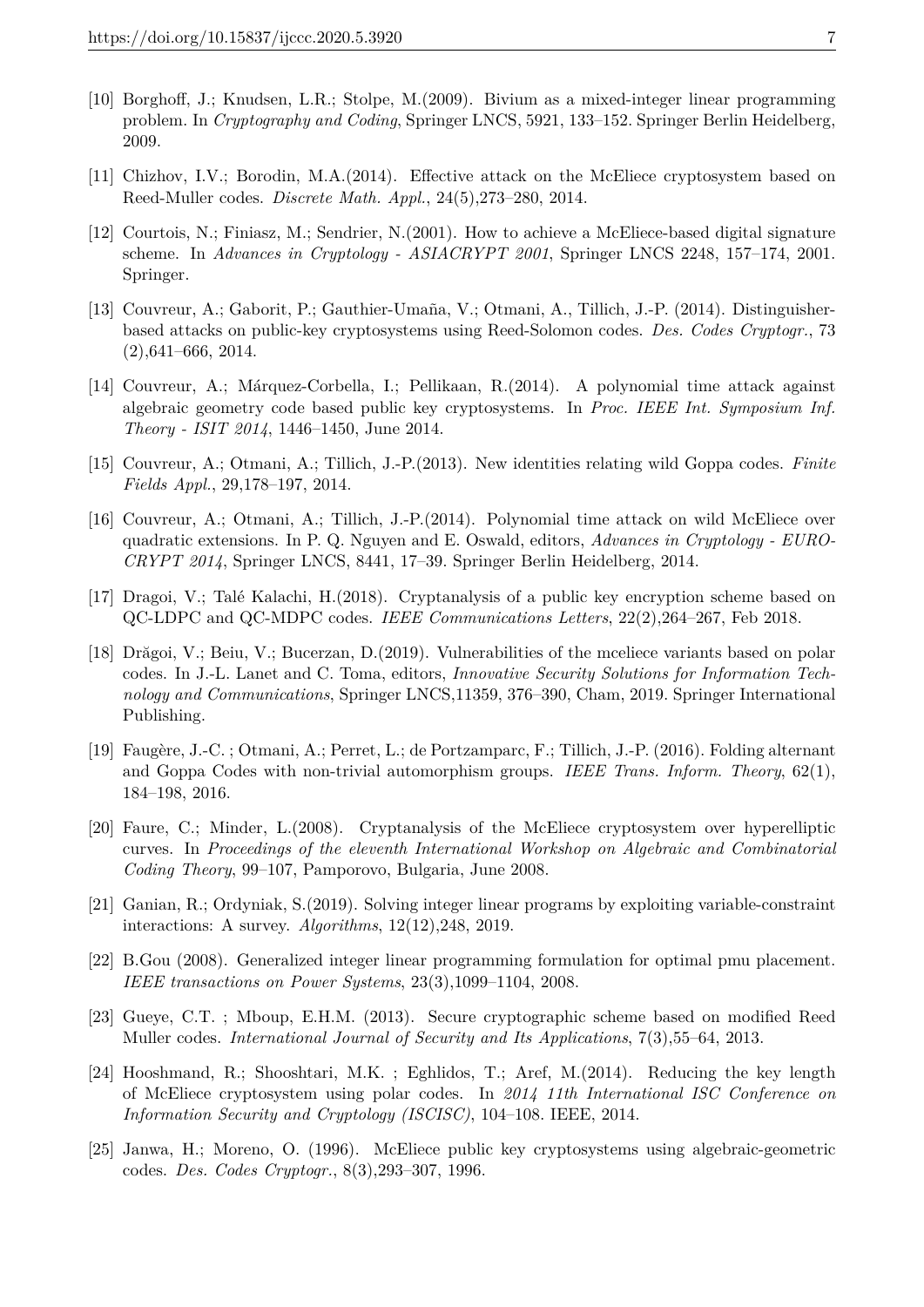- [26] Johnson, E.L. ; Nemhauser, G.L. ; Savelsbergh, M.W.(2000) . Progress in linear programmingbased algorithms for integer programming: An exposition. *Informs journal on computing*, 12(1), 2–23, 2000.
- [27] Karp, R.M. (1972). Reducibility among combinatorial problems. In *Complexity of computer computations*, 85–103. Springer, 1972.
- [28] Landais, G.; Tillich, J.-P. (2013). An efficient attack of a McEliece cryptosystem variant based on convolutional codes. In P. Gaborit, editor, *Post-Quantum Cryptography'13*, Springer LNCS, 7932, 102–117. Springer, June 2013.
- [29] Lenstra Jr, H.W.(1983). Integer programming with a fixed number of variables. *Mathematics of operations research*, 8(4),538–548, 1983.
- [30] Loidreau, P.; Sendrier, N.(2001). Weak keys in the McEliece public-key cryptosystem. *IEEE Trans. Inform. Theory*, 47(3),1207–1211, 2001.
- [31] Löndahl, C.; Johansson, T.(2012). A new version of McEliece PKC based on convolutional codes. In *Information and Communications Security, ICICS*, Springer LNCS, 7168, 461–470. Springer, 2012.
- [32] McEliece, R.J. (1987). *A Public-Key System Based on Algebraic Coding Theory*, pages 114–116. Jet Propulsion Lab, 1978. DSN Progress Report 44.
- [33] Minder,L.; Shokrollahi,A.(2007). Cryptanalysis of the Sidelnikov cryptosystem. In *Advances in Cryptology - EUROCRYPT 2007*, Springer LNCS, 4515, 347–360, Barcelona, Spain, 2007.
- [34] Misoczki, R.; Tillich, J.-P.;Sendrier, N.; Barreto, P.S. L.M.(2013). MDPC-McEliece: New McEliece variants from moderate density parity-check codes. In *Proc. IEEE Int. Symposium Inf. Theory - ISIT*, 2069–2073, 2013.
- [35] Mizuno, S.(2016). The simplex method using tardos' basic algorithm is strongly polynomial for totally unimodular lp under nondegeneracy assumption. *Optimization Methods and Software*, 31  $(6)$ ,1298–1304, 2016.
- [36] Monico, C.; Rosentha, J.l; Shokrollahi, A.A.(2000). Using low density parity check codes in the McEliece cryptosystem. In *Proc. IEEE Int. Symposium Inf. Theory - ISIT*, 215, Sorrento, Italy, 2000.
- [37] Moufek, H.; Guenda, K. Gulliver, T.A. (2017). A new variant of the mceliece cryptosystem based on qc-ldpc and qc-mdpc codes. *IEEE Communications Letters*, 21(4),714–717, April 2017.
- [38] Mouha, N.; Wang, Q.; Gu, D.; Preneel, B.(2012). Differential and linear cryptanalysis using mixed-integer linear programming. In C.-K. Wu, M. Yung, and D. Lin, editors, *Information Security and Cryptology*, 57–76. Springer Berlin Heidelberg, 2012.
- [39] Niederreiter, H.(1985). A public-key cryptosystem based on shift register sequences. In *Advances in Cryptology - EUROCRYPT 1985*, Springer LNCS, 219, 35–39, 1985.
- [40] Otmani, A.; Kalachi, H.T.(2015). Square code attack on a modified sidelnikov cryptosystem. In *Codes, Cryptology, and Information Security*, 173–183. Springer, 2015.
- [41] Otmani, A.; Tillich, J.-P. ; Dallot, L.(2008). Cryptanalysis of McEliece cryptosystem based on quasi-cyclic LDPC codes. In *Proceedings of First International Conference on Symbolic Computation and Cryptography*, 69–81, Beijing, China, Apr. 28-30 2008. LMIB Beihang University.
- [42] Persichetti, E.(2012). Compact McEliece keys based on quasi-dyadic Srivastava codes. *J. Math. Cryptol.*, 6(2),149–169, 2012.